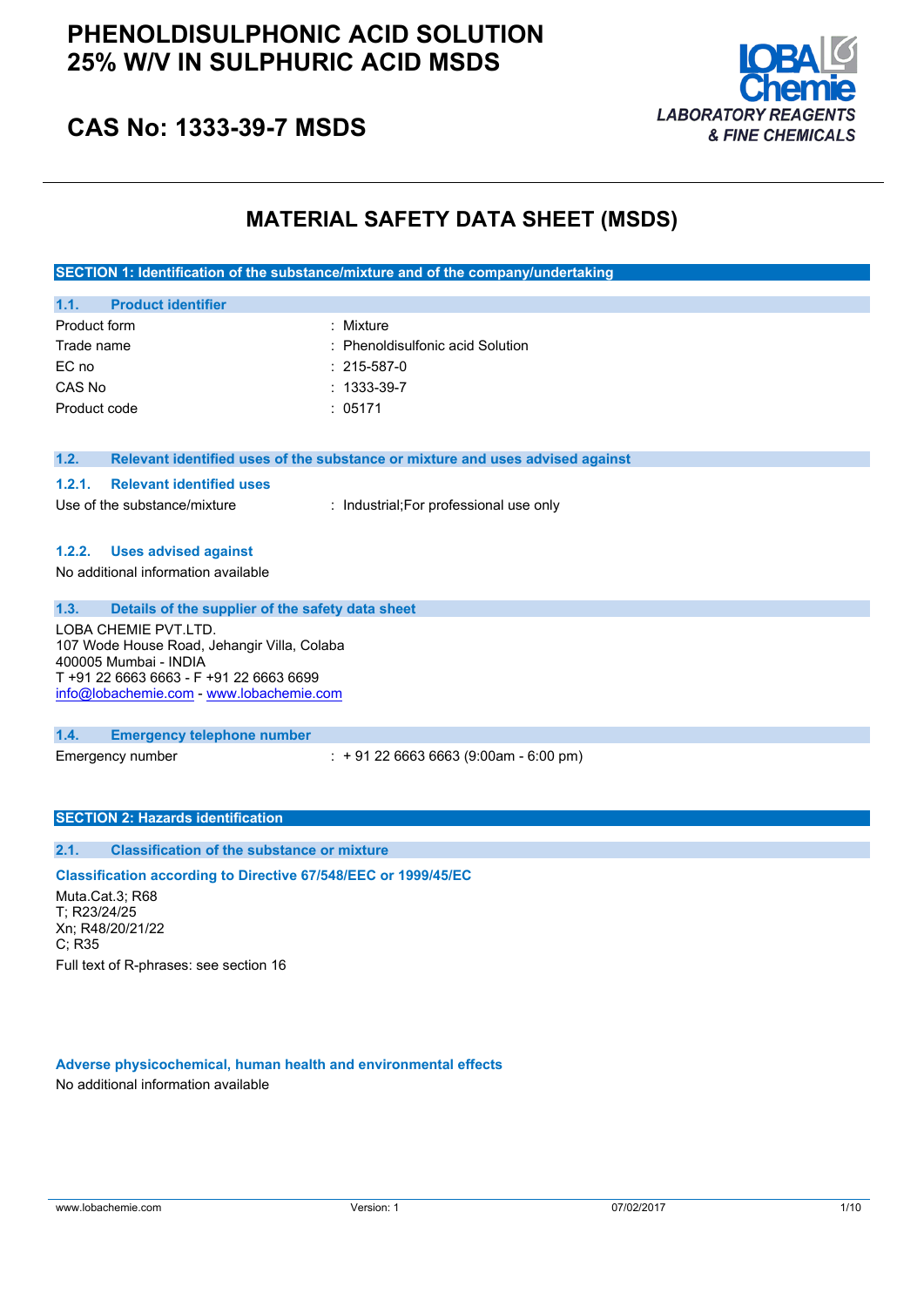Safety Data Sheet

**2.2. Label elements Labelling according to Directive 67/548/EEC or 1999/45/EC** Hazard symbols : T - Toxic C - Corrosive R-phrases : R23/24/25 - Toxic by inhalation, in contact with skin and if swallowed R35 - Causes severe burns R48/20/21/22 - Harmful: danger of serious damage to health by prolonged exposure through inhalation, in contact with skin and if swallowed R68 - Possible risk of irreversible effects S-phrases : S4 - Keep away from living quarters S24 - Avoid contact with skin S26 - In case of contact with eyes, rinse immediately with plenty of water and seek medical advice S28 - After contact with skin, wash immediately with plenty of ... (to be specified by the manufacturer) S35 - This material and its container must be disposed of in a safe way S36/37/39 - Wear suitable protective clothing, gloves and eye/face protection S38 - In case of insufficient ventilation, wear suitable respiratory equipment S45 - In case of accident or if you feel unwell, seek medical advice immediately (show the label where possible) S53 - Avoid exposure - obtain special instructions before use S59 - Refer to manufacturer/supplier for information on recovery/recycling

#### **2.3. Other hazards**

No additional information available

| <b>SECTION 3: Composition/information on ingredients</b> |  |  |  |
|----------------------------------------------------------|--|--|--|
|----------------------------------------------------------|--|--|--|

**3.1. Substance**

Not applicable

**3.2. Mixture**

| <b>Name</b>        | <b>Product identifier</b>                                                      | $\frac{0}{0}$ | <b>Classification according</b><br>to Directive 67/548/EEC    | <b>Classification according</b><br>to Regulation (EC) No.<br>1272/2008 [CLP]                                                                                                     |
|--------------------|--------------------------------------------------------------------------------|---------------|---------------------------------------------------------------|----------------------------------------------------------------------------------------------------------------------------------------------------------------------------------|
| Sulphuric acid     | (CAS No) 7664-93-<br>(EC no) 231-639-5<br>(EC index no) 016-<br>$020 - 00 - 8$ | 75 - 99       | C: R35                                                        | Skin Corr. 1A, H314<br>Eye Dam. 1, H318                                                                                                                                          |
| Phenol             | (CAS No) 108-95-2<br>(EC no) 203-632-7<br>(EC index no) 604-<br>$001 - 00 - 2$ | $10 - 15$     | Muta.Cat.3; R68<br>T: R23/24/25<br>Xn; R48/20/21/22<br>C: R34 | Acute Tox. 3 (Dermal),<br>H311<br>Acute Tox. 3 (Inhalation).<br>H331<br>Acute Tox. 3 (Oral), H301<br>Skin Corr. 1B, H314<br>Eye Dam. 1, H318<br>Muta. 2, H341<br>STOT RE 2, H373 |
| www.lobachemie.com | Version: 1                                                                     |               | 07/02/2017                                                    | 2/10                                                                                                                                                                             |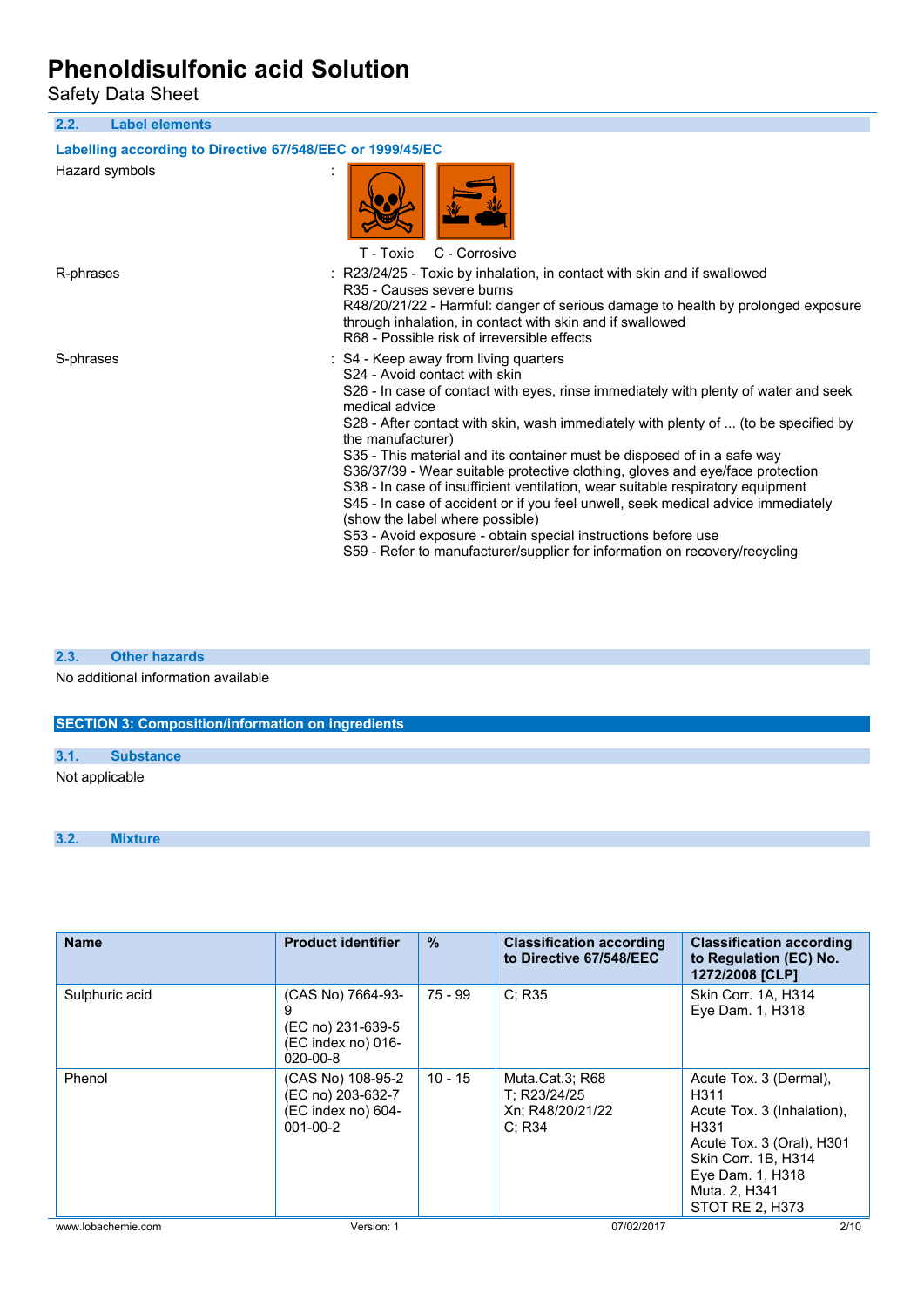Safety Data Sheet

Full text of R- and H-phrases: see section 16

| <b>SECTION 4: First aid measures</b>                                |                                                                                                                                                                                  |
|---------------------------------------------------------------------|----------------------------------------------------------------------------------------------------------------------------------------------------------------------------------|
| 4.1.<br><b>Description of first aid measures</b>                    |                                                                                                                                                                                  |
| First-aid measures after inhalation                                 | : Remove victim to fresh air and keep at rest in a position comfortable for breathing.<br>Immediately call a POISON CENTER or doctor/physician.                                  |
| First-aid measures after skin contact                               | Remove/Take off immediately all contaminated clothing. Rinse skin with<br>water/shower. Immediately call a POISON CENTER or doctor/physician.                                    |
| First-aid measures after eye contact                                | Rinse cautiously with water for several minutes. Remove contact lenses, if present<br>and easy to do. Continue rinsing. Immediately call a POISON CENTER or<br>doctor/physician. |
| First-aid measures after ingestion                                  | : Rinse mouth. Call a POISON CENTER or doctor/physician if you feel unwell. Do<br>NOT induce vomiting. Immediately call a POISON CENTER or doctor/physician.                     |
| 4.2.<br>Most important symptoms and effects, both acute and delayed |                                                                                                                                                                                  |
| Symptoms/injuries                                                   | : Causes severe skin burns and eye damage. Suspected of causing genetic defects.<br>Causes damage to organs.                                                                     |
| Symptoms/injuries after ingestion                                   | : Swallowing a small quantity of this material will result in serious health hazard.                                                                                             |
| 4.3.                                                                | Indication of any immediate medical attention and special treatment needed                                                                                                       |
| Treat symptomatically.                                              |                                                                                                                                                                                  |
| <b>SECTION 5: Firefighting measures</b>                             |                                                                                                                                                                                  |
| 5.1.<br><b>Extinguishing media</b>                                  |                                                                                                                                                                                  |
| Suitable extinguishing media                                        | : dry chemical powder, alcohol-resistant foam, carbon dioxide (CO2).                                                                                                             |
| Unsuitable extinguishing media                                      | : Do not use extinguishing media containing water.                                                                                                                               |
| 5.2.<br>Special hazards arising from the substance or mixture       |                                                                                                                                                                                  |
| No additional information available                                 |                                                                                                                                                                                  |
| 5.3.<br><b>Advice for firefighters</b>                              |                                                                                                                                                                                  |
| Protection during firefighting                                      | : Do not attempt to take action without suitable protective equipment.                                                                                                           |
| <b>SECTION 6: Accidental release measures</b>                       |                                                                                                                                                                                  |
| 6.1.                                                                | Personal precautions, protective equipment and emergency procedures                                                                                                              |
| 6.1.1.<br>For non-emergency personnel                               |                                                                                                                                                                                  |
| <b>Emergency procedures</b>                                         | : Do not get in eyes, on skin, or on clothing.                                                                                                                                   |
| For emergency responders<br>6.1.2.                                  |                                                                                                                                                                                  |
| Protective equipment                                                | : Use personal protective equipment as required.                                                                                                                                 |
| <b>Emergency procedures</b>                                         | : Ventilate area.                                                                                                                                                                |
| <b>Environmental precautions</b><br>6.2.                            |                                                                                                                                                                                  |
| Avoid release to the environment.                                   |                                                                                                                                                                                  |
| Methods and material for containment and cleaning up<br>6.3.        |                                                                                                                                                                                  |
| Methods for cleaning up                                             | : Store away from other materials. Minimize generation of dust. Soak up spills with<br>inert solids, such as clay or diatomaceous earth as soon as possible.                     |
| <b>Reference to other sections</b><br>6.4.                          |                                                                                                                                                                                  |
| No additional information available                                 |                                                                                                                                                                                  |

No additional information available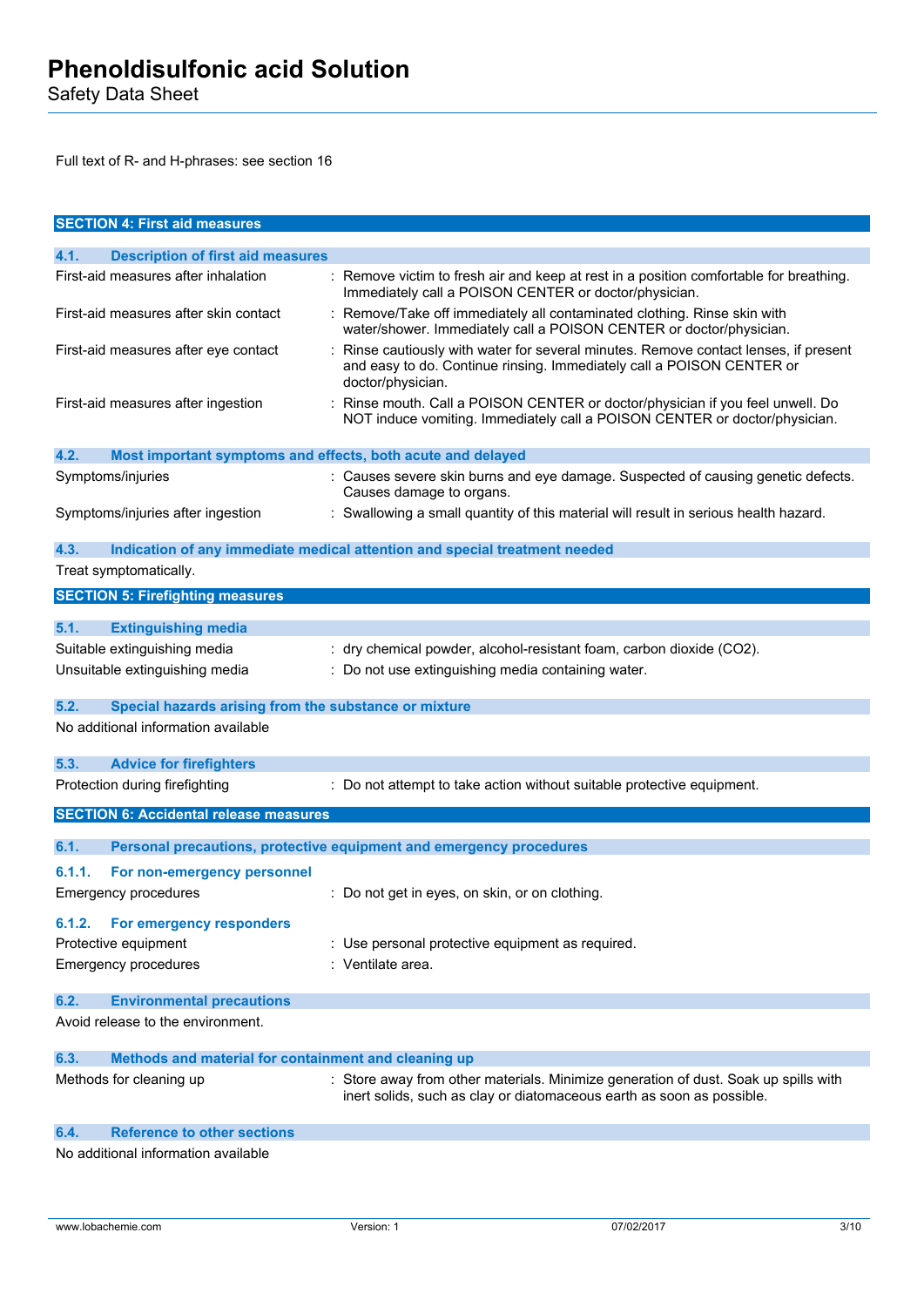Safety Data Sheet

| <b>SECTION 7: Handling and storage</b>                               |                                                                                                                                                                                                                                                                                                                              |  |
|----------------------------------------------------------------------|------------------------------------------------------------------------------------------------------------------------------------------------------------------------------------------------------------------------------------------------------------------------------------------------------------------------------|--|
| 7.1.<br><b>Precautions for safe handling</b>                         |                                                                                                                                                                                                                                                                                                                              |  |
| Precautions for safe handling                                        | : Do not breathe dust/fume/gas/mist/vapours/spray. Avoid contact during<br>pregnancy/while nursing. Obtain special instructions before use. Use personal<br>protective equipment as required. Do not handle until all safety precautions have<br>been read and understood. Avoid breathing dust/fume/gas/mist/vapours/spray. |  |
| Hygiene measures                                                     | : Do not eat, drink or smoke when using this product. Wash  thoroughly after<br>handling.                                                                                                                                                                                                                                    |  |
| 7.2.<br>Conditions for safe storage, including any incompatibilities |                                                                                                                                                                                                                                                                                                                              |  |
| Technical measures                                                   | : Comply with applicable regulations.                                                                                                                                                                                                                                                                                        |  |
| Storage conditions                                                   | : Store in original container. Keep container tightly closed. Store in a dry place.                                                                                                                                                                                                                                          |  |
| <b>Specific end use(s)</b><br>7.3.                                   |                                                                                                                                                                                                                                                                                                                              |  |
| No additional information available                                  |                                                                                                                                                                                                                                                                                                                              |  |
| <b>SECTION 8: Exposure controls/personal protection</b>              |                                                                                                                                                                                                                                                                                                                              |  |
| 8.1.<br><b>Control parameters</b>                                    |                                                                                                                                                                                                                                                                                                                              |  |

No additional information available

| 8.2.<br><b>Exposure controls</b>                              |                                     |
|---------------------------------------------------------------|-------------------------------------|
| Hand protection                                               | : protective gloves                 |
| Eye protection                                                | : Chemical goggles or face shield   |
| Skin and body protection                                      | : Wear suitable protective clothing |
| Respiratory protection                                        | : Wear respiratory protection       |
| <b>SECTION 9: Physical and chemical properties</b>            |                                     |
| 9.1.<br>Information on basic physical and chemical properties |                                     |
| Physical state                                                | : Liquid                            |
| Colour                                                        | : Yellow to brown.                  |
| Odour                                                         | : No data available                 |
| Odour threshold                                               | : No data available                 |
| pH                                                            | : No data available                 |
| Relative evaporation rate (butylacetate=1)                    | : No data available                 |
| Melting point                                                 | : No data available                 |
| Freezing point                                                | : No data available                 |
| Boiling point                                                 | : No data available                 |
| Flash point                                                   | : No data available                 |
| Auto-ignition temperature                                     | : No data available                 |
| Decomposition temperature                                     | : No data available                 |
|                                                               |                                     |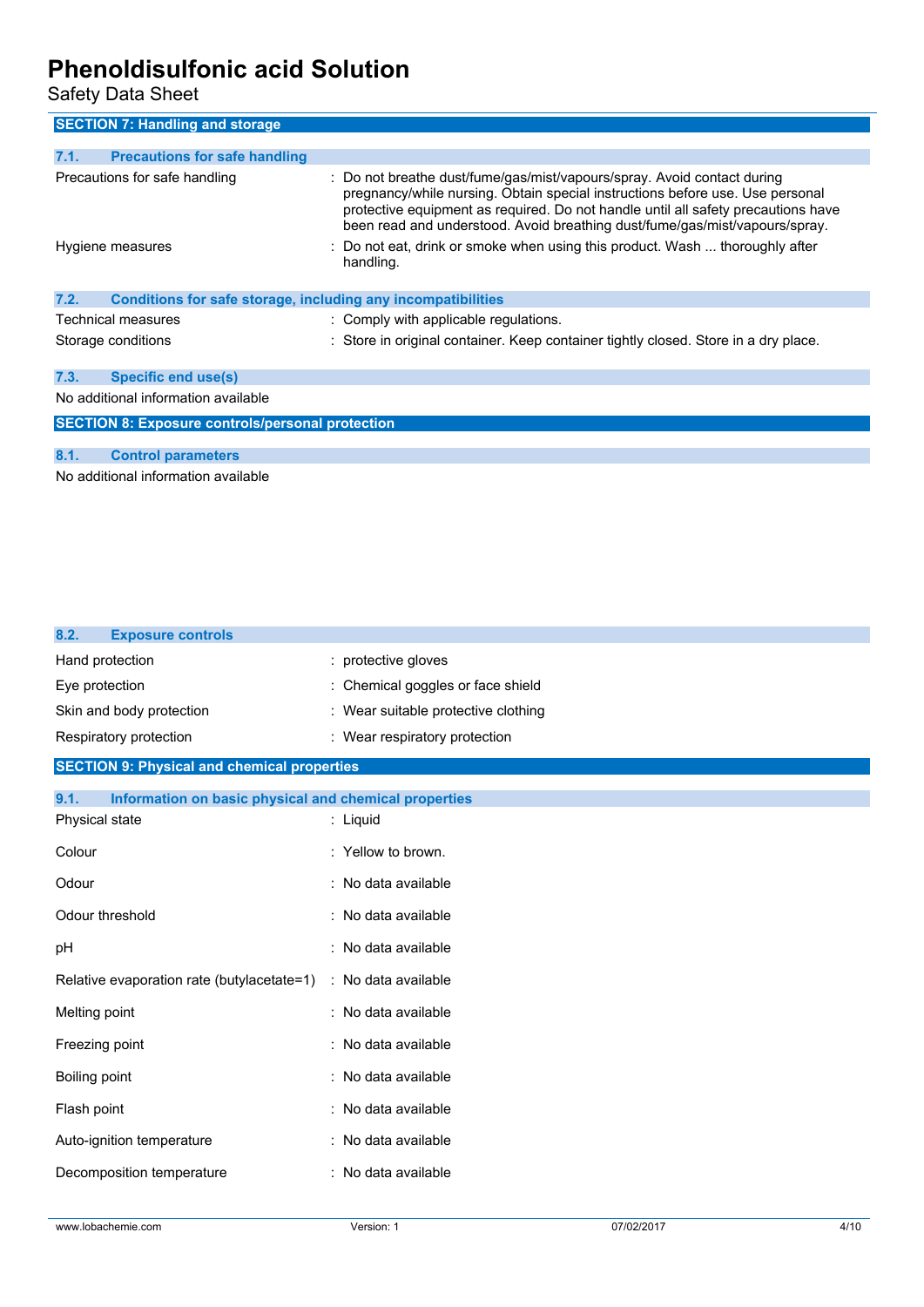| Safety Data Sheet                                    |                                                               |  |
|------------------------------------------------------|---------------------------------------------------------------|--|
| Flammability (solid, gas)                            | : No data available                                           |  |
| Vapour pressure                                      | : No data available                                           |  |
| Relative vapour density at 20 °C                     | : No data available                                           |  |
| Relative density                                     | : No data available                                           |  |
| Density<br>Solubility                                | : $1.4 \text{ g/cm}^3$<br>: Water: Reacts with water          |  |
| Log Pow                                              | : No data available                                           |  |
| Viscosity, kinematic                                 | : No data available                                           |  |
| Viscosity, dynamic                                   | : No data available                                           |  |
| <b>Explosive properties</b>                          | : No data available                                           |  |
| Oxidising properties                                 | : No data available                                           |  |
| <b>Explosive limits</b>                              | : No data available                                           |  |
| <b>Other information</b><br>9.2.                     |                                                               |  |
| No additional information available                  |                                                               |  |
| <b>SECTION 10: Stability and reactivity</b>          |                                                               |  |
| 10.1.<br><b>Reactivity</b>                           |                                                               |  |
| Thermal decomposition generates : Corrosive vapours. |                                                               |  |
| <b>Chemical stability</b><br>10.2.                   |                                                               |  |
| Stable under normal conditions.                      |                                                               |  |
| <b>Possibility of hazardous reactions</b><br>10.3.   |                                                               |  |
| No additional information available                  |                                                               |  |
| 10.4.<br><b>Conditions to avoid</b>                  |                                                               |  |
| Overheating. Open flame. Heat. Sparks.               |                                                               |  |
| <b>Incompatible materials</b><br>10.5.               |                                                               |  |
| No additional information available                  |                                                               |  |
| <b>Hazardous decomposition products</b><br>10.6.     |                                                               |  |
| Thermal decomposition generates : Corrosive vapours. |                                                               |  |
| <b>SECTION 11: Toxicological information</b>         |                                                               |  |
| 11.1.<br><b>Information on toxicological effects</b> |                                                               |  |
| Acute toxicity                                       | : Toxic by inhalation, in contact with skin and if swallowed. |  |

| Irritation             | $:$ Not classified                                                                                                                |
|------------------------|-----------------------------------------------------------------------------------------------------------------------------------|
| Corrosivity            | : Causes severe burns.                                                                                                            |
| Sensitisation          | $:$ Not classified                                                                                                                |
| Repeated dose toxicity | : Harmful: danger of serious damage to health by prolonged exposure through<br>inhalation, in contact with skin and if swallowed. |
| Carcinogenicity        | $:$ Not classified                                                                                                                |
| Mutagenicity           | : Possible risk of irreversible effects.                                                                                          |

www.lobachemie.com Version: 1 07/02/2017 5/10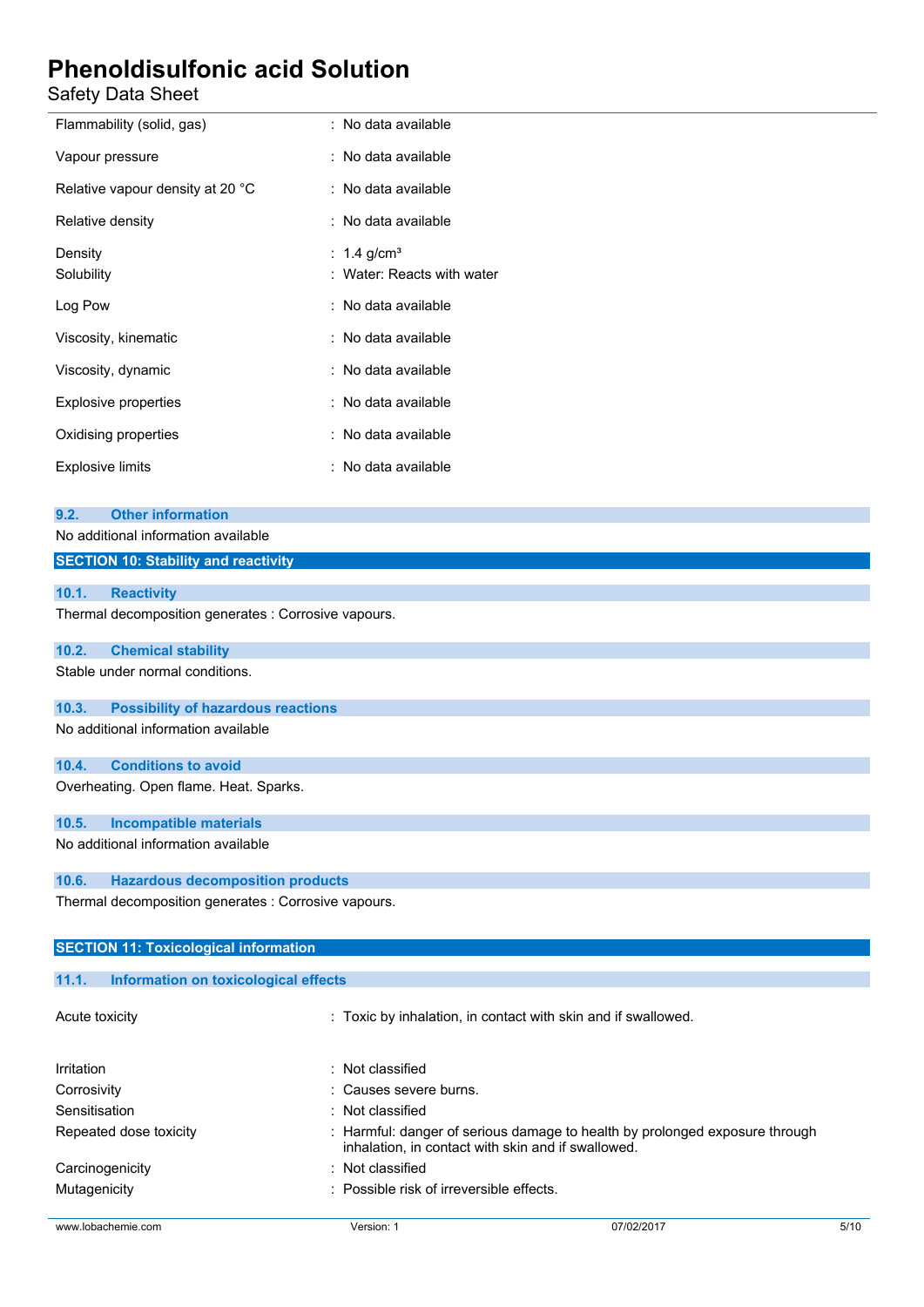| <b>Phenoldisulfonic acid Solution</b><br><b>Safety Data Sheet</b> |                                    |
|-------------------------------------------------------------------|------------------------------------|
| Toxicity for reproduction                                         | : Not classified                   |
| Potential adverse human health effects<br>and symptoms            | : Harmful if swallowed.            |
| <b>SECTION 12: Ecological information</b>                         |                                    |
| 12.1.<br><b>Toxicity</b>                                          |                                    |
| No additional information available                               |                                    |
| 12.2.<br><b>Persistence and degradability</b>                     |                                    |
| No additional information available                               |                                    |
| 12.3.<br><b>Bioaccumulative potential</b>                         |                                    |
| No additional information available                               |                                    |
| <b>Mobility in soil</b><br>12.4.                                  |                                    |
| No additional information available                               |                                    |
| <b>Results of PBT and vPvB assessment</b><br>12.5.                |                                    |
| No additional information available                               |                                    |
| 12.6<br><b>Other adverse effects</b>                              |                                    |
| No additional information available                               |                                    |
| <b>SECTION 13: Disposal considerations</b>                        |                                    |
| 13.1.<br><b>Waste treatment methods</b>                           |                                    |
| Product/Packaging disposal<br>recommendations                     | : Dispose of contents/container to |
| <b>SECTION 14: Transport information</b>                          |                                    |
| In accordance with ADR / RID / IMDG / IATA / ADN                  |                                    |
| 14.1.<br><b>UN number</b>                                         |                                    |
| UN-No. (ADR)                                                      | : 1760                             |
| UN-No. (IMDG)                                                     | : 1760                             |
| UN-No.(IATA)                                                      | : 1760                             |
| UN-No.(ADN)                                                       | : 1760                             |
| UN-No. (RID)                                                      | : 1760                             |

| UN proper shipping name<br>14.2.     |                                                  |            |      |
|--------------------------------------|--------------------------------------------------|------------|------|
| Proper Shipping Name (ADR)           | $\therefore$ CORROSIVE LIQUID, N.O.S.            |            |      |
| Proper Shipping Name (IMDG)          | $\therefore$ CORROSIVE LIQUID, N.O.S.            |            |      |
| Proper Shipping Name (IATA)          | $\therefore$ CORROSIVE LIQUID, N.O.S.            |            |      |
| Proper Shipping Name (ADN)           | : CORROSIVE LIQUID, N.O.S.                       |            |      |
| Proper Shipping Name (RID)           | : CORROSIVE LIQUID, N.O.S.                       |            |      |
| Transport document description (ADR) | : UN 1760 CORROSIVE LIQUID, N.O.S., 8, II, $(E)$ |            |      |
| www.lobachemie.com                   | Version: 1                                       | 07/02/2017 | 6/10 |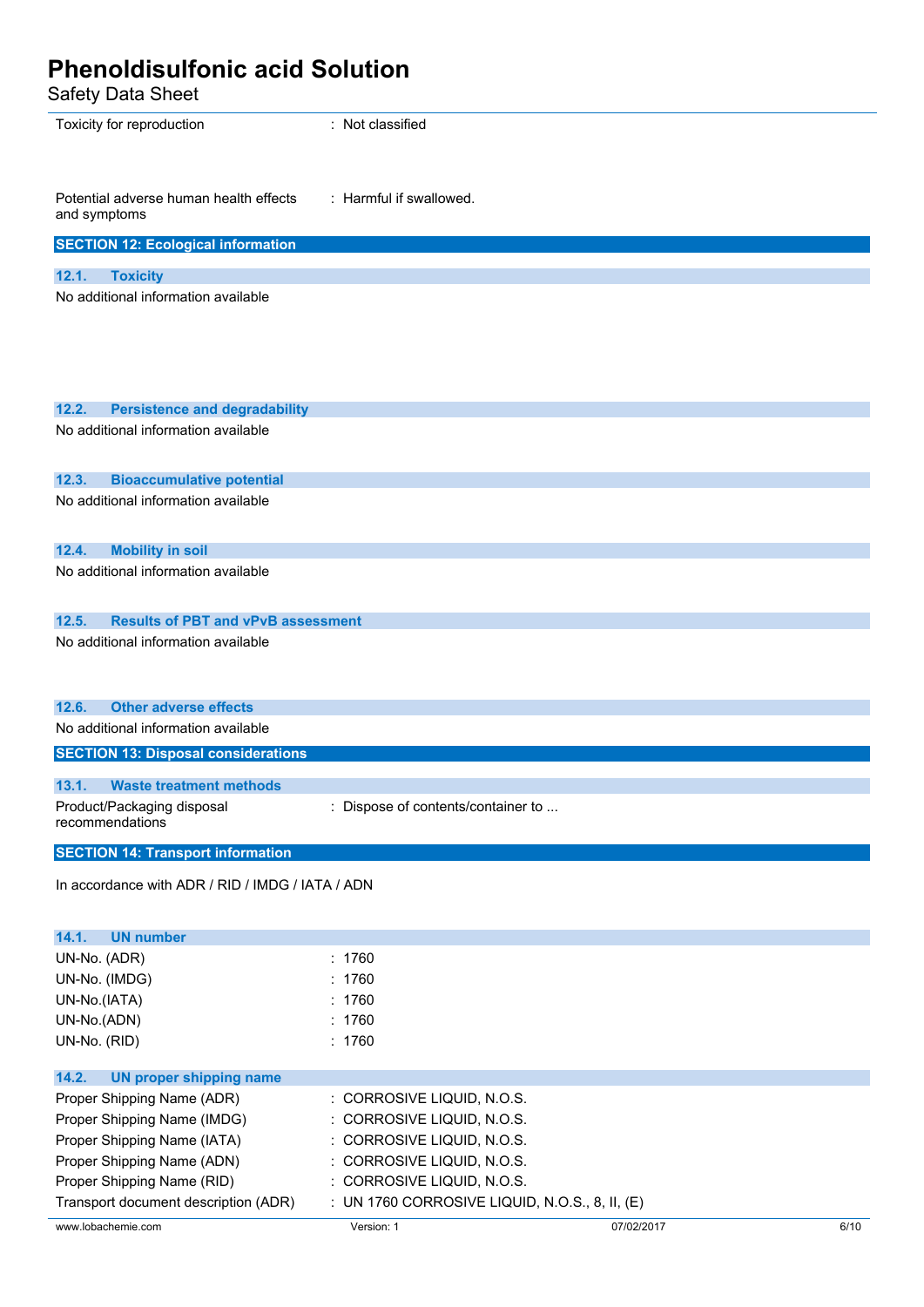### Safety Data Sheet

| Transport document description (IMDG)      | $\pm$ UN 1760 CORROSIVE LIQUID, N.O.S., 8, II |
|--------------------------------------------|-----------------------------------------------|
| Transport document description (IATA)      | : UN 1760 CORROSIVE LIQUID, N.O.S., 8, II     |
| Transport document description (ADN)       | : UN 1760 CORROSIVE LIQUID, N.O.S., 8, II     |
| Transport document description (RID)       | : UN 1760 CORROSIVE LIQUID, N.O.S., 8, II     |
|                                            |                                               |
| 14.3.<br><b>Transport hazard class(es)</b> |                                               |
| <b>ADR</b>                                 |                                               |

Transport hazard class(es) (ADR) : 8 Danger labels (ADR) : 8



#### **IMDG**

Transport hazard class(es) (IMDG) : 8 Danger labels (IMDG)  $\qquad \qquad : 8$ 



#### **IATA**

Transport hazard class(es) (IATA) : 8 Hazard labels (IATA) : 8

#### **ADN**

Transport hazard class(es) (ADN) : 8 Danger labels (ADN) : 8



:

#### **RID**

Transport hazard class(es) (RID) : 8 Danger labels (RID) : 8



| 14.4. Packing group |       |
|---------------------|-------|
| Packing group (ADR) | -: II |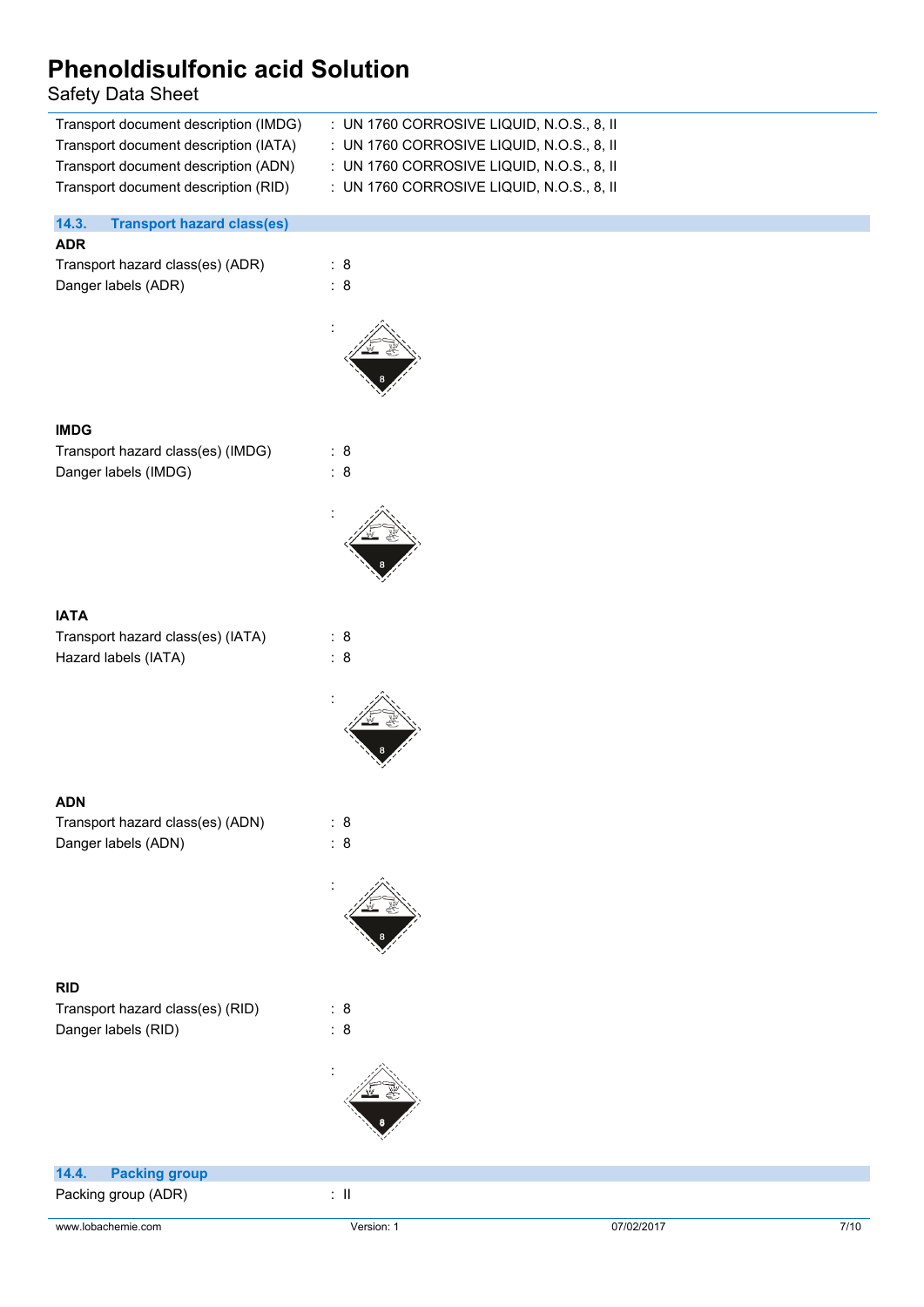Safety Data Sheet

| Packing group (IMDG)                  | ÷Ш                                       |
|---------------------------------------|------------------------------------------|
| Packing group (IATA)                  | ÷Ш                                       |
| Packing group (ADN)                   | ÷Ш                                       |
| Packing group (RID)                   | ÷Ш                                       |
|                                       |                                          |
| <b>Environmental hazards</b><br>14.5. |                                          |
| Dangerous for the environment         | : No                                     |
| Marine pollutant                      | : No                                     |
| Other information                     | : No supplementary information available |

#### $14.6.$ **14.6. Special precautions for user**

| www.lobachemie.com                                                 | Version: 1             | 07/02/2017 | 8/10 |
|--------------------------------------------------------------------|------------------------|------------|------|
| PCA packing instructions (IATA)                                    | : 851                  |            |      |
| PCA limited quantity max net quantity<br>(IATA)                    | : 0.5L                 |            |      |
| PCA Limited quantities (IATA)                                      | : Y840                 |            |      |
| PCA Excepted quantities (IATA)                                     | $\therefore$ E2        |            |      |
| - Air transport                                                    |                        |            |      |
| MFAG-No                                                            | : 154                  |            |      |
| Stowage and handling (IMDG)                                        | $:$ SW2                |            |      |
| Stowage category (IMDG)                                            | $\therefore$ B         |            |      |
| EmS-No. (Spillage)                                                 | $: S-B$                |            |      |
| EmS-No. (Fire)                                                     | $: F-A$                |            |      |
| Tank special provisions (IMDG)                                     | $:$ TP2, TP27          |            |      |
| Tank instructions (IMDG)                                           | $:$ T11                |            |      |
| IBC packing instructions (IMDG)                                    | $\therefore$ IBC02     |            |      |
| Packing instructions (IMDG)                                        | : P001                 |            |      |
| Excepted quantities (IMDG)                                         | $\therefore$ E2        |            |      |
| Limited quantities (IMDG)                                          | : 1L                   |            |      |
| Special provision (IMDG)                                           | : 274                  |            |      |
| - Transport by sea                                                 |                        |            |      |
| APP code                                                           | : $B$                  |            |      |
| EAC code                                                           | : 2X                   |            |      |
| Tunnel restriction code (ADR)                                      | $\colon E$             |            |      |
|                                                                    | 80<br>1760             |            |      |
| Hazard identification number (Kemler No.)<br>Orange plates         | : 80                   |            |      |
| Transport category (ADR)                                           |                        |            |      |
| Vehicle for tank carriage                                          | : AT<br>$\therefore$ 2 |            |      |
| Tank code (ADR)                                                    | $:$ L4BN               |            |      |
| Portable tank and bulk container special<br>provisions (ADR)       | : TP2, TP27            |            |      |
| instructions (ADR)                                                 |                        |            |      |
| Mixed packing provisions (ADR)<br>Portable tank and bulk container | : MP15<br>$:$ T11      |            |      |
| Packing instructions (ADR)                                         | : P001, IBC02          |            |      |
| Excepted quantities (ADR)                                          | : E2                   |            |      |
| Limited quantities (ADR)                                           | : 1L                   |            |      |
| Special provision (ADR)                                            | : 274                  |            |      |
| Classification code (ADR)                                          | : C9                   |            |      |
| - Overland transport                                               |                        |            |      |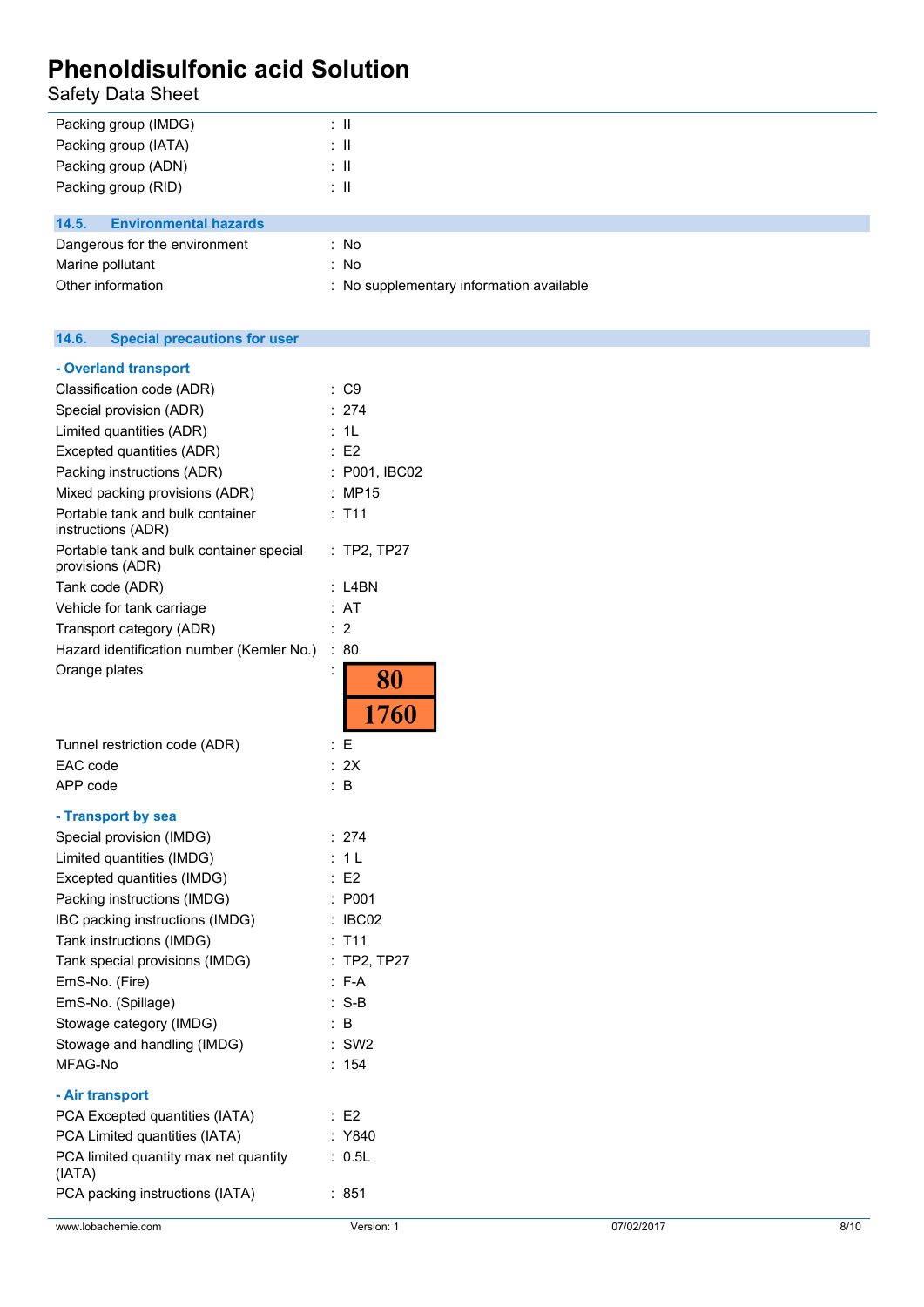Safety Data Sheet

| PCA max net quantity (IATA)                                  | 1L                                     |
|--------------------------------------------------------------|----------------------------------------|
| CAO packing instructions (IATA)                              | : 855                                  |
| CAO max net quantity (IATA)                                  | : 30L                                  |
| Special provision (IATA)                                     | : A3                                   |
| ERG code (IATA)                                              | : 8L                                   |
| - Inland waterway transport                                  |                                        |
| Classification code (ADN)                                    | : C9                                   |
| Special provisions (ADN)                                     | : 274                                  |
| Limited quantities (ADN)                                     | 1 <sup>L</sup>                         |
| Excepted quantities (ADN)                                    | E2                                     |
| Carriage permitted (ADN)                                     | : T                                    |
| Equipment required (ADN)                                     | $:$ PP, EP                             |
| Number of blue cones/lights (ADN)                            | : 0                                    |
| - Rail transport                                             |                                        |
| Classification code (RID)                                    | : C9                                   |
| Special provision (RID)                                      | : 274                                  |
| Limited quantities (RID)                                     | 1L                                     |
| Excepted quantities (RID)                                    | E2                                     |
| Packing instructions (RID)                                   | : P001, IBC02                          |
| Mixed packing provisions (RID)                               | : MP15                                 |
| Portable tank and bulk container<br>instructions (RID)       | T <sub>11</sub><br>÷                   |
| Portable tank and bulk container special<br>provisions (RID) | $:$ TP2, TP27                          |
| Tank codes for RID tanks (RID)                               | : L4BN                                 |
| Transport category (RID)                                     | $\overline{2}$<br>$\ddot{\phantom{0}}$ |
| Colis express (express parcels) (RID)                        | CE <sub>6</sub>                        |
| Hazard identification number (RID)                           | ٠<br>80                                |

#### **14.7. Transport in bulk according to Annex II of MARPOL 73/78 and the IBC Code**

Not applicable

#### **SECTION 15: Regulatory information**

**15.1. Safety, health and environmental regulations/legislation specific for the substance or mixture**

#### **15.1.1. EU-Regulations**

Contains no substances with Annex XVII restrictions Contains no REACH candidate substance

Contains no REACH Annex XIV substances.

#### **15.1.2. National regulations**

#### **Germany**

| AwSV/VwVwS Annex reference                                                     | AwSV, Annex 1) | : Water hazard class (WGK) 1, slightly hazardous to water (Classification according to |      |
|--------------------------------------------------------------------------------|----------------|----------------------------------------------------------------------------------------|------|
| 12th Ordinance Implementing the Federal<br>Immission Control Act - 12. BlmSchV |                | : Is not subject of the 12. BlmSchV (Hazardous Incident Ordinance)                     |      |
| www.lobachemie.com                                                             | Version: 1     | 07/02/2017                                                                             | 9/10 |